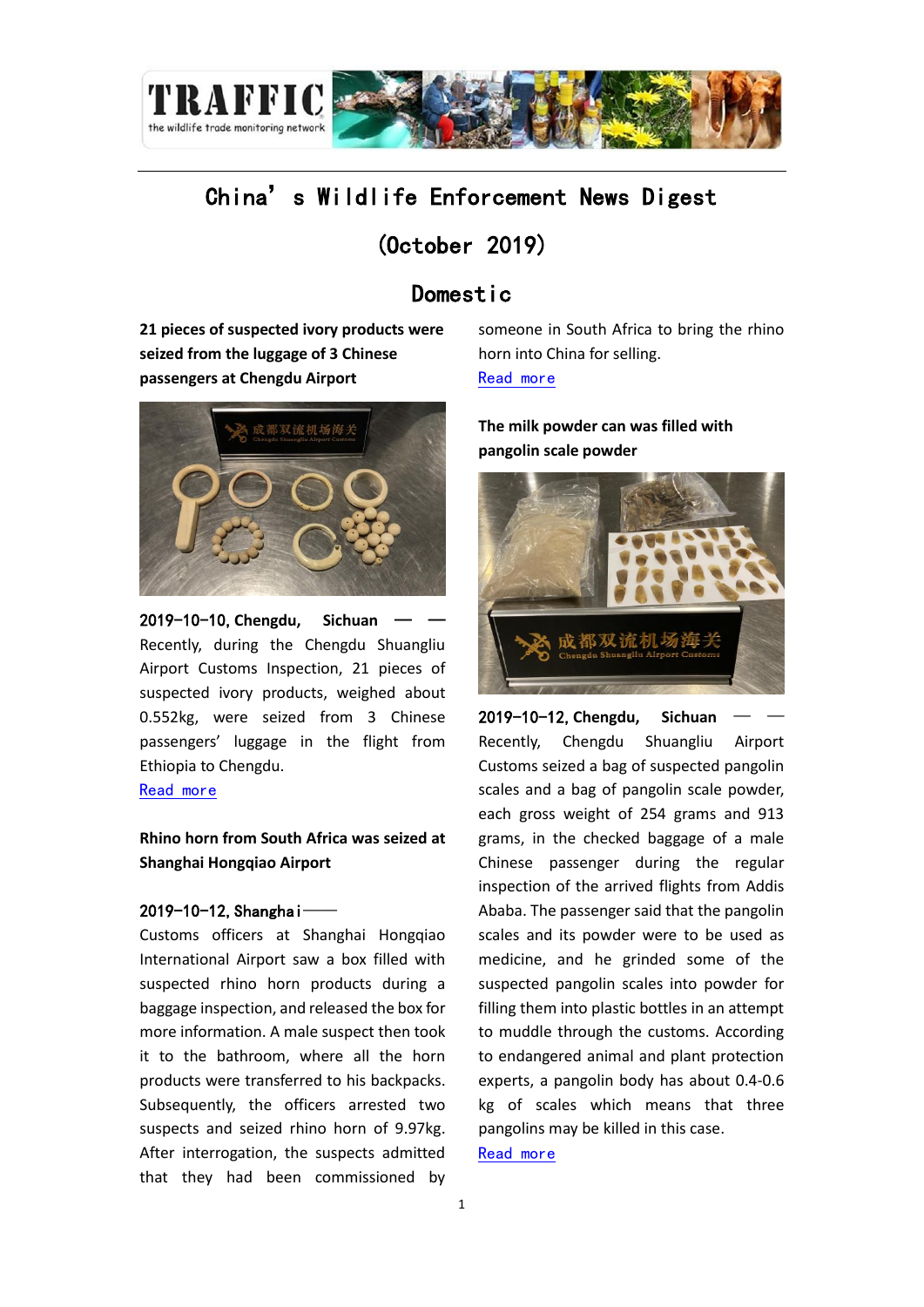

**Police in Fangchenggang, Guangxi, seized 10 illegally transported national protected animal otters**

 $2019-10-13$ , Fangchenggang — — At 12 o'clock on the 11<sup>th</sup> October, when the police on duty at the Hengjiang border checkpoint were checking a taxi coming from the direction of Dongxing City, they heard some noise in the trunk. The policemen asked the driver what kind of goods was carried and the driver prevaricated that it was bamboo rats. But it was found subsequently that there were several plastic cages and woven bags in the tail box, which contained 10 live otters, 2 kangaroos without legal transport permissions. After further investigation, it was learned that the taxi driver was the local and was entrusted to bring these animals to Fangcheng where someone was waiting to pick up. At present, the case has been referred to the local fisheries authorities. [Read more](https://finance.jrj.com.cn/2019/10/13141328238692.shtml)

### **Lanzhou Customs seized more than 3000 grams of ivory and other endangered species and their products**

2019-10-15, Lanzhou, Gansu——Lanzhou Customs' sound chain of three-dimensional detection and control mode for accurate detection and control, established in this year, has achieved significant results. In the first three quarters of this year, 56 pieces of endangered species such as ivory and their products were seized, with a total weight of 3012.77 grams, among which 21 pieces were ivory products, 786.77 grams, 10 pieces were antelope horn, 871 grams, and 25 were tridacnidae,1355 grams. It effectively combated the illegal trade in endangered species such as ivory and its products. It is reported that Lanzhou Zhongchuan Airport Customs recently seized a piece of ivory products, weighing 30.30 grams, in the flight from Cambodia to Lanzhou. The case has been handed over to the anti-smuggling department for further processing. [Read More](http://www.xinhuanet.com/local/2019-10/15/c_1125105918.htm)

**Hangzhou Customs seized 3 pieces of ivory products in the travel inspection channel 2019-10-16, Hangzhou, Zhejiang -** October 14<sup>th</sup>, Hangzhou Customs Technical Center has confirmed that previous three suspected ivory products seized in Yiwu Customs, are ivory products, a total weight of 210.57 grams. At present, the above-mentioned items have been handed over to the Customs Anti-smuggling Department for further processing. [Read more](http://www.cqn.com.cn/ms/content/2019-10/16/content_7643373.htm)

**Xining Customs detected a huge case of smuggling of precious animal products**



2019-10-18, **Xining, Qinghai**——Recently, Xining Customs, after careful investigation, successfully cracked a case of smuggling of precious animal products, whose value is the highest in Chinese northwest area this year among the case of smuggling of precious animal products. Under the unified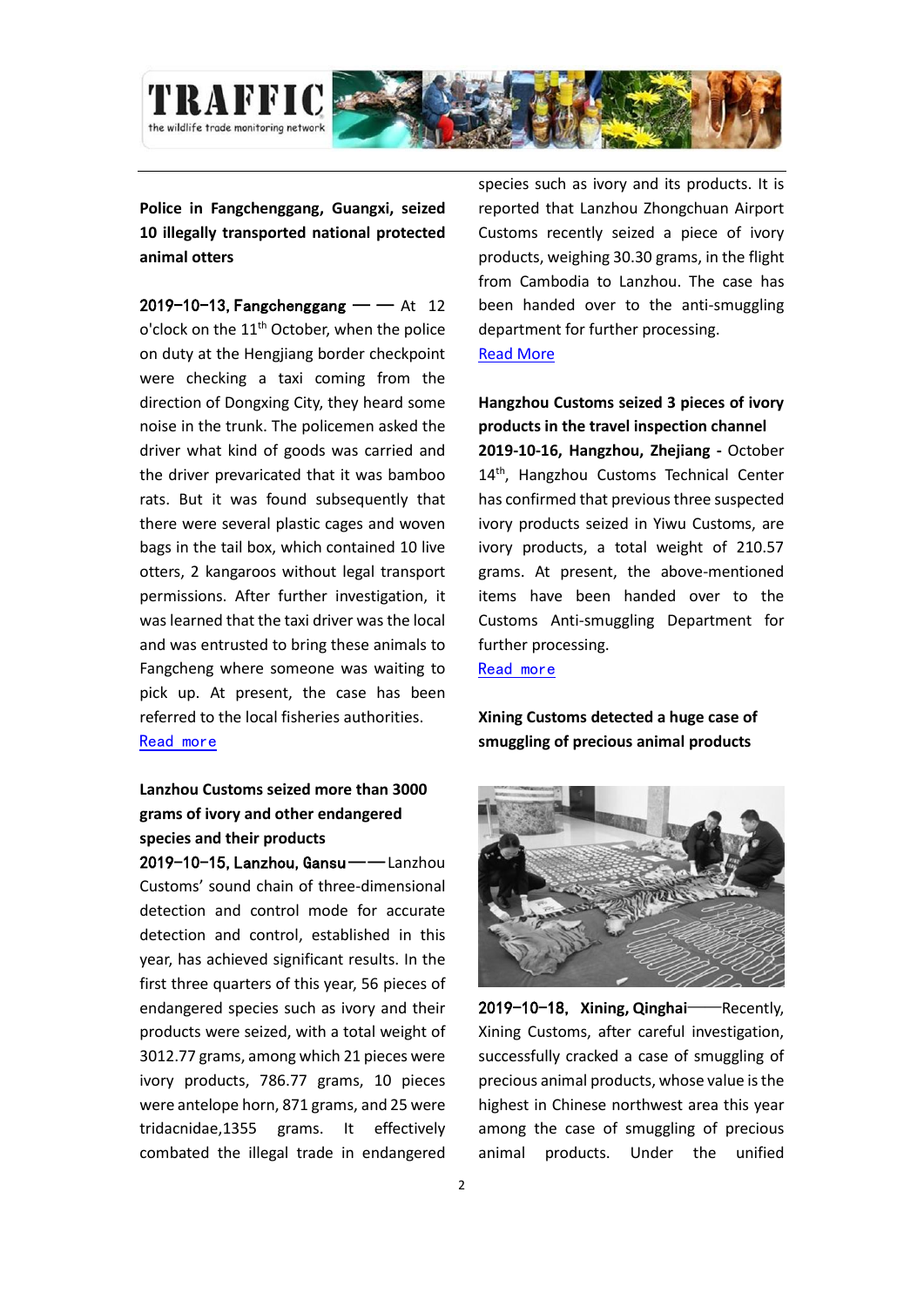

command and coordination of the Anti-Smuggling Bureau of the General Administration of Customs, the Xining Customs Anti-Smuggling Bureau, with the cooperation of Lhasa, Zhengzhou, Nanning Customs Anti-Smuggling Bureau and the public security organs of the three places, dispatched 47 police officers in 4 groups to take arrests in Qinghai, Tibet, Henan, Guangxi and other places. Two suspects were arrested and 2 9.585 kg of ivory products, 26.26 kg of pangolin tablets, 10.51 kg of lion bones, 4 lion teeth and 2 tiger skins. The case is the largest seizure of precious animal products in Qinghai province in a single case over the years. At present, the case has been and transferred to the procuratorate for examination and prosecution, while provided other customs anti-smuggling bureaus with a number of suspected smuggling of precious animals and their products intelligence clues. [Read more](http://qh.people.com.cn/n2/2019/1018/c182775-33448447.html)

**Hong Kong Airport Customs seized rhino horn and detained a suspected woman from South Africa**



 $2019 - 10 - 19$ , Hongkong — — About 16 kilograms of rhino horn, estimated to be worth about HK\$3.2 million, were seized at the Hong Kong International Airport on

January9 and a 33-year-old woman was arrested for suspicion of smuggling. The passenger flew from Johannesburg, South Africa, to Hong Kong for a connecting flight to Ho Chi Minh City, where customs officers found the suspected rhino horn in one of her hold bags. The case has been referred to the Agriculture and Fisheries Nature Conservation Department for follow-up. [Read more](https://hk.news.yahoo.com/%E6%B5%B7%E9%97%9C%E6%A9%9F%E5%A0%B4%E6%AA%A2320%E8%90%AC%E5%85%83%E7%8A%80%E7%89%9B%E8%A7%92-%E6%8B%98%E5%8D%97%E9%9D%9E%E6%8A%B5%E6%B8%AF%E5%A5%B3%E5%AE%A2-125134103.html)

**Shanghai Customs seized a number of suspected smuggling of endangered species**



2019-10-20, Shanghai  $-$  – Shanghai Pudong Airport Customs recently seized 41 endangered animals such as spotted box turtles in a single ticket carrying cargo. The two suspects were detained by the customs anti-smuggling department. The goods were declared as mud turtle and other ordinary tortoises. The cargo owner usually would pick up the goods in the first time after the arrival of fresh goods. But these turtles from Mexico were picked up in the second day, which caught the attention of customs. The Shanghai Customs Anti-smuggling Bureau highly suspected that some precious goods were in the cargo and inspected them during customs clearance. Surprisingly, there were more than 3000 living tortoises in 11 wooden boxes, including 40 speckled box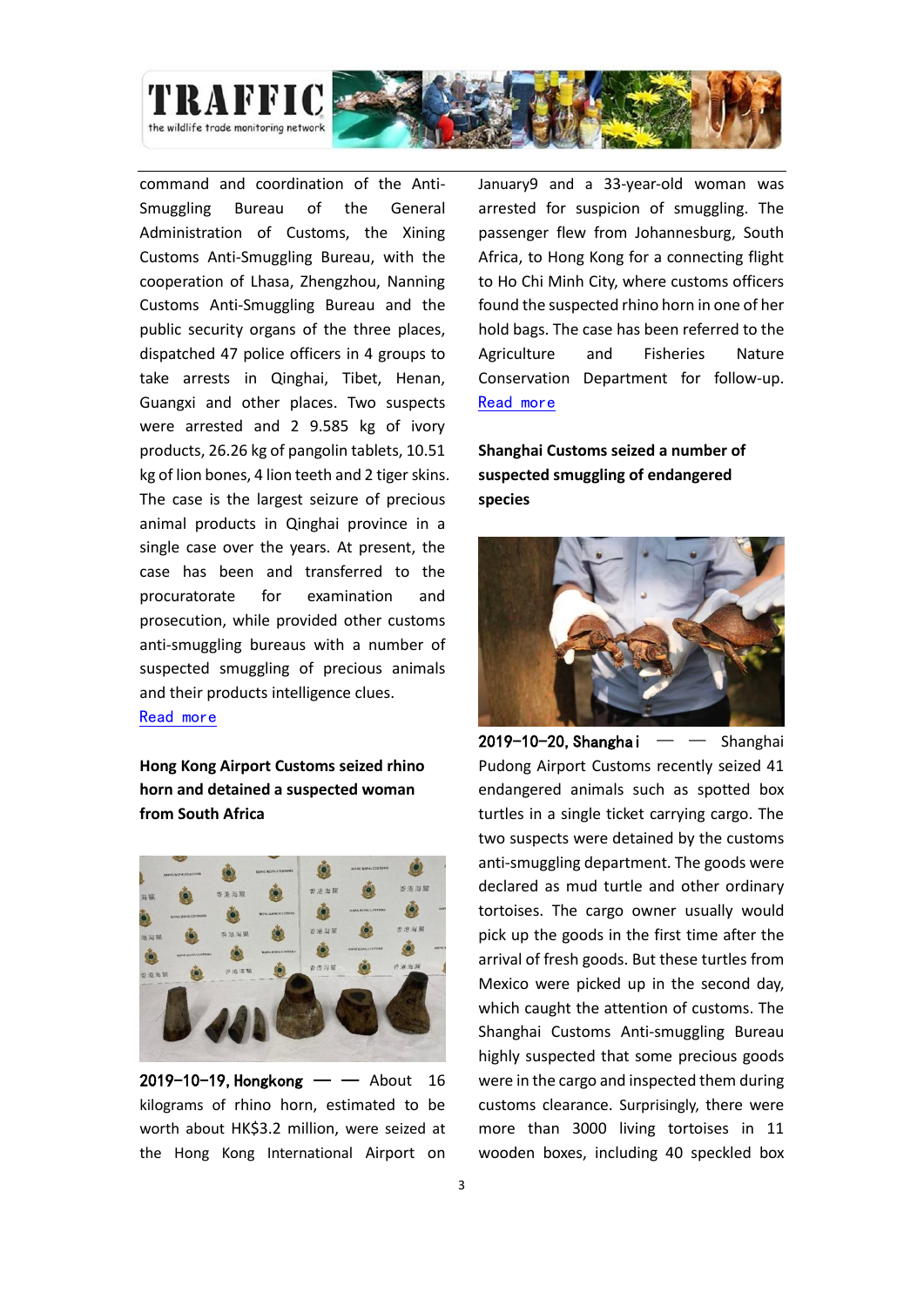

turtles and 1 central American river turtle listed as endangered by international conventions. During enquiry, the cargo owner said he was unaware that these turtles contained endangered species However, it was found that the suspect already know the turtle species when contacting with the supplier in Mexico on the mobile phone. At present, the case is still under further processing

#### [Read more](http://www.sohu.com/a/348260249_428290)

**Nanning Customs cracked major crocodile smuggling case and successfully rescued 806 live Siamese crocodiles**



2019-10-21, Nanning, Guangxi Recently, Dongxing Customs Anti-Smuggling Branch in Naliang town, Fangchenggang City, Guangxi Province, China-Vietnam border, destroyed a crocodile smuggling dens, seized 806 live Siamese alligator, 1 transport ship, and 2 heavy vehicles on the spot and arrested 16 people involved, 14 of whom are illegal immigrants of Vietnamese. The crocodiles, completely without the ferocity and vitality, were packed in 158 wooden boxes according to their size, an average of 3-10 per box, their mouths were sealed with glue, and their activity space is extremely small. After the preliminary identification, it was confirmed that the crocodile is Siamese

crocodile. According to previous investigation and the confessions of the persons involved in the case, the siamese crocodiles were organized by smugglers in Vietnam and transported by ship from the Vietnam side of the Beilun River to the nonborder terminals such as the Naliang Zhenjiangkou. Smugglers in this dens would transfer crocodiles over the barge to the big truck, and then wait for the opportunity to transport them to Guangdong sales for profit. At present, Dongxing Customs Anti-Smuggling Branch has begun a criminal investigation into the case, the main personnel involved has been taken coercive measures, and the related the crocodile has been transferred to Guangxi Lusheng Wildlife Rescue Research Center for treatment and protection [Read more.](https://news.xmnn.cn/xmnn/2019/10/21/100615199.shtml)

**Nanning Customs seized 2735 cynomolgus monkeys which is the Largest case of this type of what Chinese Customs anti-smuggling investigation has processed**



2019-10-21, Nanning, Guangxi-It's reported that "GN1903", the major cynomolgus monkeys smuggling case investigated by Fangcheng Anti-smuggling Branch, has been transferred to the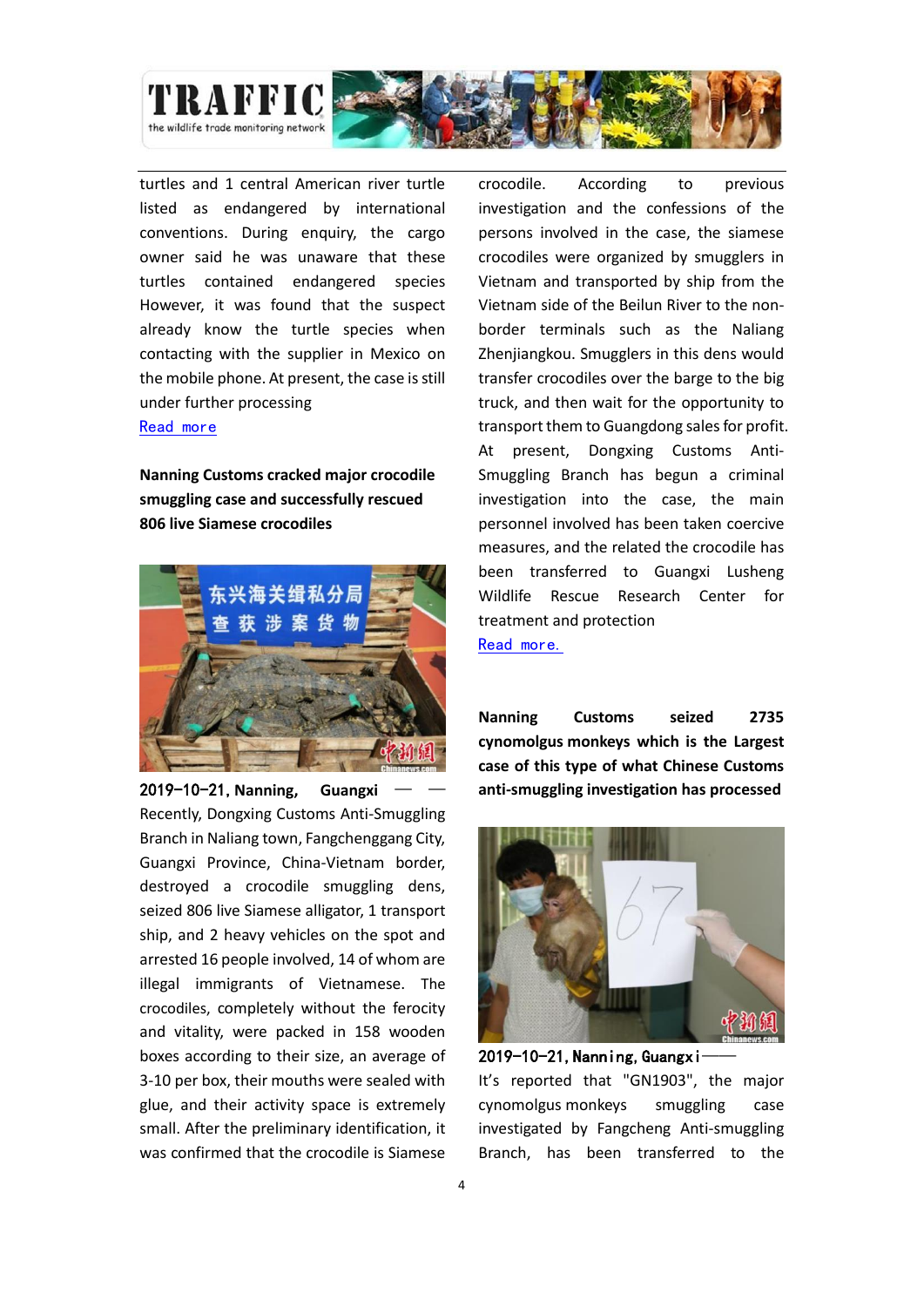

Fangcheng People's Procuratorate for examination and prosecution. It is by far the largest scale of cynomolgus monkeys smuggling case Chinese customs antismuggling department has cracked. It's confirmed that the amount of smuggling cynomolgus monkeys up to 2,735, with fight 2 smuggling gang cracked down and 17 suspects arrested. In the early hours of July 24<sup>th</sup>, 2018, the Fangcheng City customs antismuggling bureau received a report that there were outlaws engaging in smuggling of wild animals in the jurisdiction. The civilian police immediately carried out intelligence investigation and investigation, while sending teams to suspicious locations to lurk. In the evening, the van driven by the smugglers, under the cover of two "lead vehicles", crashed into the enforcement vehicle, and the driver of the van abandoned his car and ran into the roadside forest. In the stopped van, the anti-smuggling police seized 70 live-food cynomolgus monkeys of the national second-class key protection animals. After the comparison of scene evidence, the police caught the driver Chen Mou. During the trial, Chen confessed that he had been hired by Ah Liu to smuggle cynomolgus monkeys from the Sino-Vietnamese border. A month later, the antismuggling police in Liuzhou railway station arrested Ah Liu. After a surprise trial, Ah Liu truthfully confessed to the smuggling destination - Guangxi Wuzhou, a primate animal experimental company. The company has a formal breeding license issued by the relevant departments, its business is cynomolgus monkeys breeding and sales to pharmaceutical companies for drug experimentation. They strengthened communication with Guangxi Lusheng

wildlife rescue research and epidemic surveillance center and other professional institutions, seeking professional support, jointly going to the breeding base for many times, verifying the suspected smuggling of cynomolgus monkeys one by one and counting the suspected smuggling numbers from the tens of thousands of cynomolgus monkeys accurately to ensure solid and reliable evidence. So far, the number of smuggled cynomolgus monkeys involved has been expanded from 70 to 2735, the suspects are fully arrested, and 2 cynomolgus monkeys smuggling gangs were completely destroyed by customs.

[Read more](https://www.chinanews.com/sh/2019/10-21/8985052.shtml)